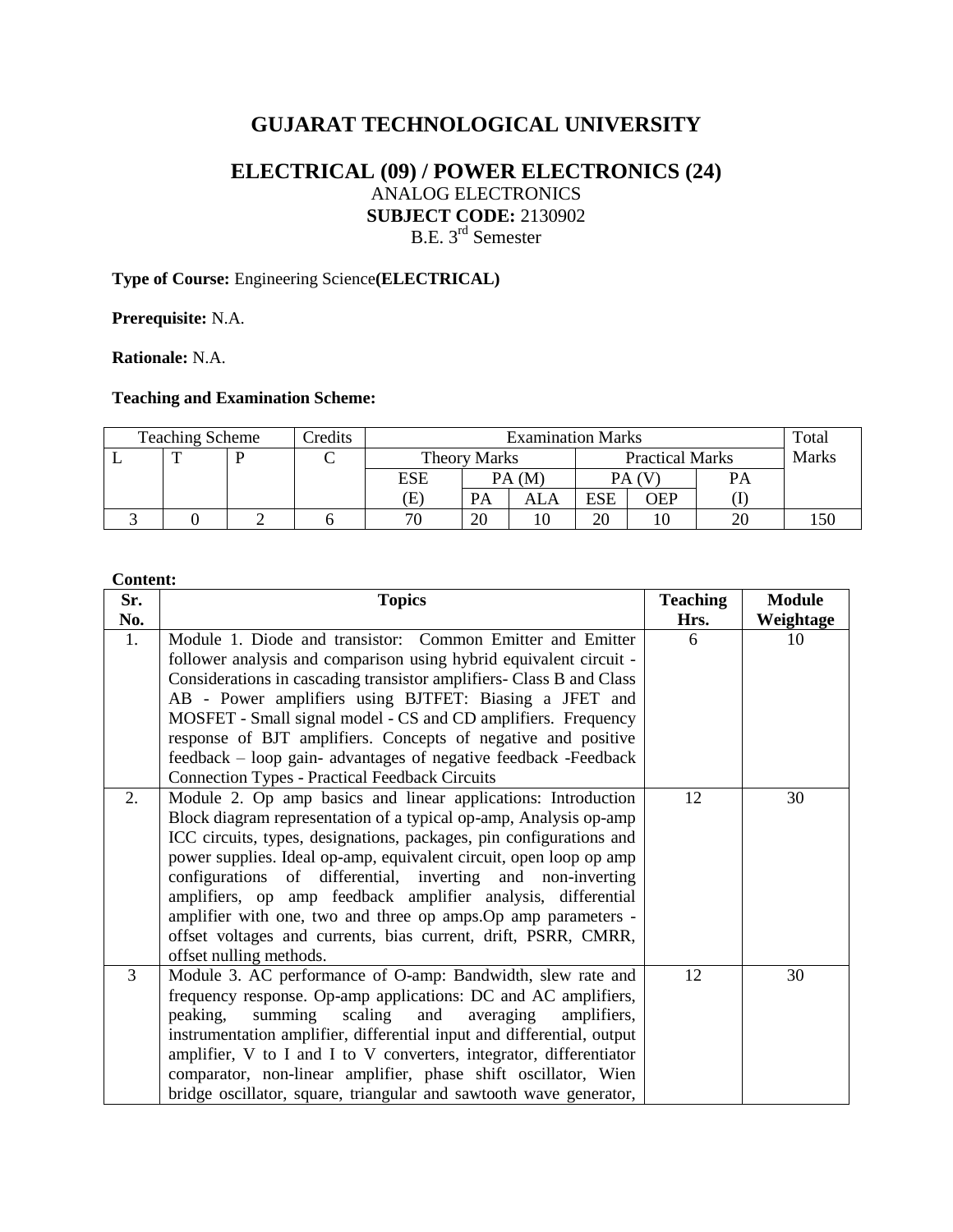|                | voltage controlled oscillator, zero crossing detector, window                |    |    |
|----------------|------------------------------------------------------------------------------|----|----|
|                | detector, introduction to analog simulation.                                 |    |    |
| $\overline{4}$ | Module 4. Non linear IC applications using Opamp: Signal                     | 12 | 30 |
|                | Generators: Square, triangle and ramp generator circuits using               |    |    |
|                | opamps - Effect of slew rate on waveform generation- monostable              |    |    |
|                | circuits- Principles of VCO circuits. Comparator Circuits: Zero              |    |    |
|                | Crossing Detector- Regenerative comparator circuits Active filters           |    |    |
|                | -Types- Characteristics- Frequency Response of different types of            |    |    |
|                | filters- Order and cut off frequency -Butterworth low pass filter –          |    |    |
|                | First order and second order filter design - Sallen and Key second           |    |    |
|                | order LP filter - - Butterworth high pass filters - Second order wide        |    |    |
|                | band and narrow band filters. Timer IC 555: Functional diagram-              |    |    |
|                | astable and monostable modes Phase locked loops: Principles –                |    |    |
|                | Building blocks of PLL-Lock and Capture ranges - Capture process             |    |    |
|                | - Study of NE565 - Applications of PLL - Frequency multiplication            |    |    |
|                | - FSK demodulator - FM demodulation. Three terminal regulator                |    |    |
|                | ICs: basic block schematic $-78 \times x \& 79 \times x$ series - Adjustable |    |    |
|                | output voltage regulator LM 317, LM 340 and LM 337 series                    |    |    |
|                | power supply ICs. their use and basic design considerations for              |    |    |
|                | designing regulated power supplies.                                          |    |    |

### **Reference Books:**

- 1. Robert T. Paynter, Introductory Electronic Devices and Circuits, Pearson Education
- 2. A. V. Boylestad and Nashelsky, Electronic Devices and Circuits, Prentice Hall of India
- 3. Ramakant A Gayakwad, Op- Amps and Linear Integrated Circuits, Prentice Hall of India
- 4. Schilling and Belove, Electronic Circuits, McGraw Hill
- 5. Theodore F. Bogart Jr., Electronic Devices and Circuits,
- 6. K. R. Botkar, Integrated Circuits, Khanna Publishers
- 7. Floyd, Fundamentals of Analog Circuits 2e, Pearson Education.

#### **Course Outcomes:**

After learning the course the students should be able to:

- Understand the different configurations of transistor and amplifiers.
- To test and design the circuits with op-amps and other electronics components for different applications.
- To test and design circuit using different ICs.

### **List of Practical including Open Ended Problems:**

- 1. Study the different parameter of op-amp.
- 2. Comparison between different transistor configurations.
- 3. Frequency response of inverting amplifier and non-inverting amplifier.
- 4. Study of op-amp as inverting amplifier and non-inverting amplifier.
- 5. OPAMP circuits Design and set up of inverter, scale changer, adder, non-inverting amplifier, integrator, differentiator, and comparator.
- 6. OPAMP circuits –integrator, differentiator, and comparator.
- 7. Phase shift and Wein's Bridge oscillator with amplitude stabilization using OPAMPs.
- 8. Waveform generation Square, triangular and saw tooth wave form generation using OPAMPs.
- 9. Application of op-amp as low pass filter, high pass filter and band-pass filter.